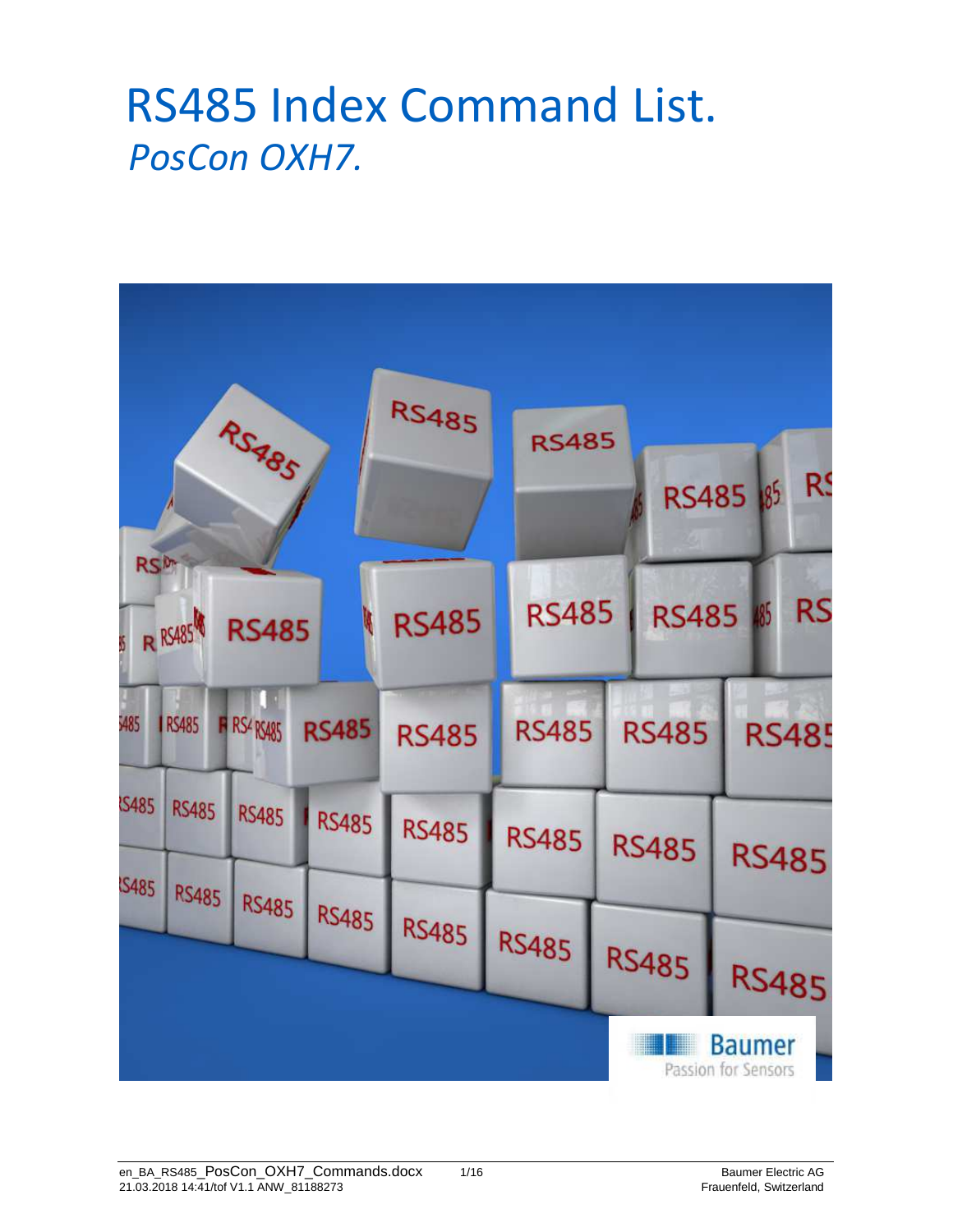

#### **Contents**

| 1.1                     |  |
|-------------------------|--|
| $\overline{\mathbf{c}}$ |  |
| $\overline{3}$          |  |
| 3.1                     |  |
| 3.2                     |  |
| 3.3                     |  |
| 3.4                     |  |
| 3.5                     |  |
| 3.6                     |  |
| 3.7                     |  |
| 3.8                     |  |
| 3.9                     |  |
| $\boldsymbol{4}$        |  |
| 5                       |  |
| 5.1                     |  |
| 6                       |  |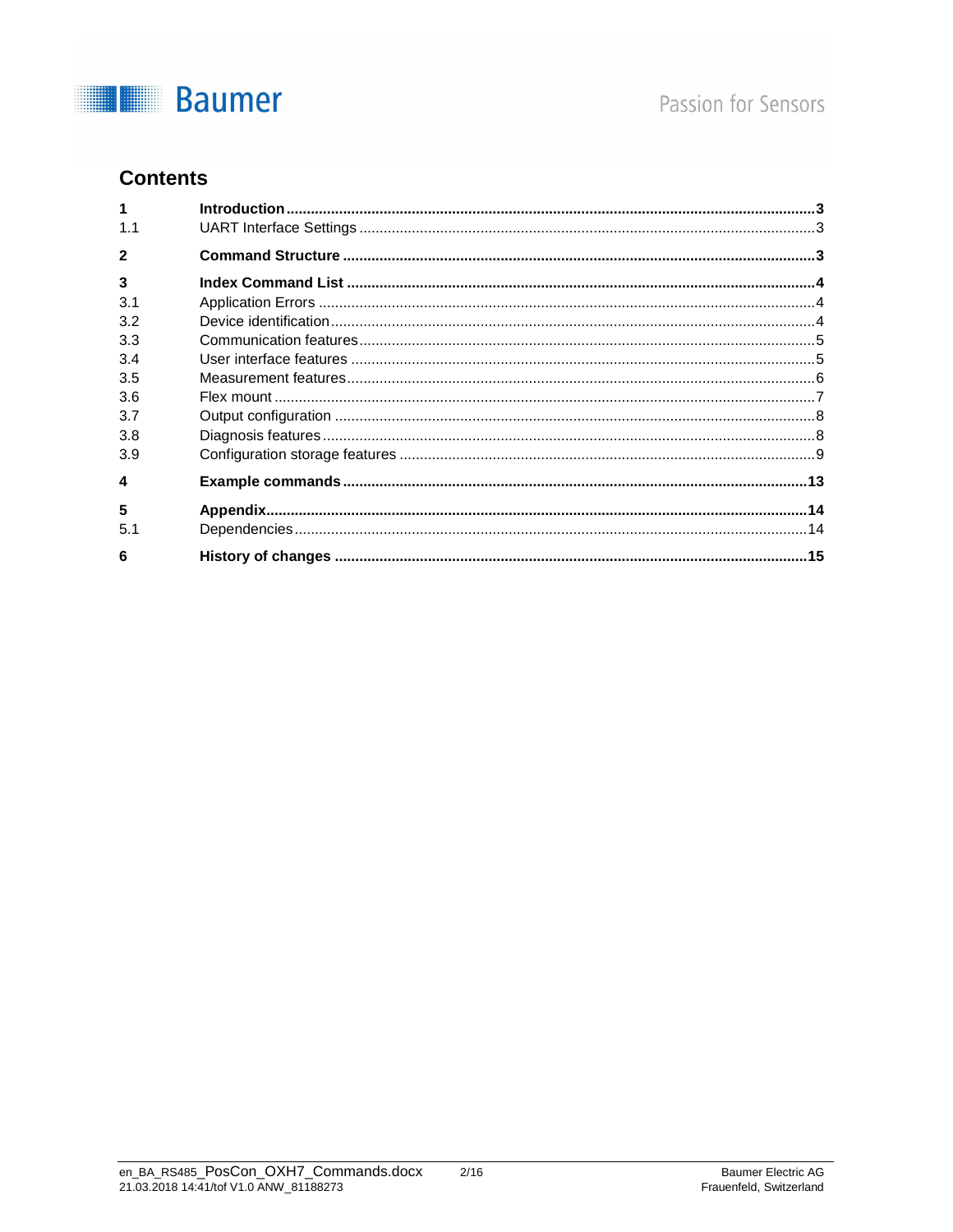

#### **1 Introduction**

This manual supplements the manual "RS485 Protocol Structure" and is valid for the Baumer PosCon HM sensors.

#### **1.1 UART Interface Settings**

| <b>Index Command</b>  | Value |
|-----------------------|-------|
| Baud rate at power up | 57600 |
| Databits              | 8     |
| Startbit              |       |
| Stopbit               |       |
| Parity                | Even  |

#### **2 Command Structure**

An RS485 command is structured as follows.



The information to be transmitted is called PAYLOAD and has to be sent in a so-called frame so that the command can be recognized and processed.

This frame always has the same structure and contains a start, a device address, a PAYLOAD, a checksum and an end.

| <b>START</b> | <b>DEVICE ADDR</b> | <b>PAYLOAD</b>     | <b>CHECKSUM</b> | <b>END</b> |
|--------------|--------------------|--------------------|-----------------|------------|
| 1 char       | 2 char             | n char             | 4 char          | 2 char     |
|              | 0199               | Index Command List | ****            | $\ln$      |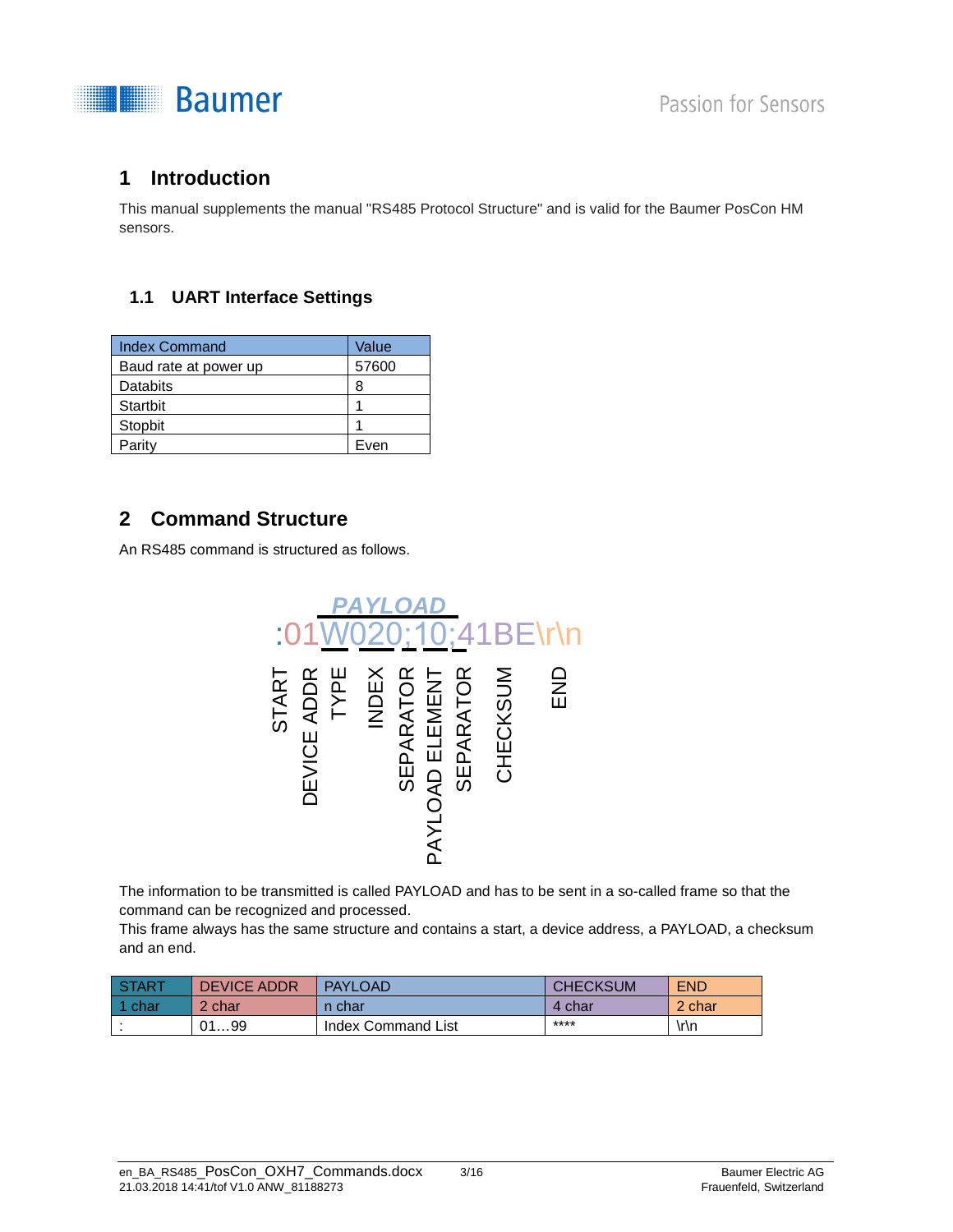#### **3 Index Command List**

Values marked with \* are the Factory settings



#### **3.1 Application Errors**

| 0<br>0x0 | $\mathbb{R}$ |        | <b>Application error</b><br>Contains the application error code of the last command. If an   no<br>application error occurs, it is signalled using the underlying<br>protocol. The error code has to be read immediately after the<br>error is signalled. It will be overwritten by any other<br>command. | Stored in configuration |
|----------|--------------|--------|-----------------------------------------------------------------------------------------------------------------------------------------------------------------------------------------------------------------------------------------------------------------------------------------------------------|-------------------------|
|          |              | UINT32 | Application error<br>0<br>no error<br>value not accessible<br>argument out of range<br>99<br>distance out of range<br>100<br>angle out of range<br>101<br>flatness out of range<br>102<br>length out of range<br>103                                                                                      |                         |

#### **3.2 Device identification**

| 0x1 | $\mathbb{R}$ |              | <b>Vendor info</b><br>Vendor information | Stored in configuration<br>no |
|-----|--------------|--------------|------------------------------------------|-------------------------------|
|     |              | UINT32       | Vendor id<br><b>Baumer Electric AG</b>   |                               |
|     |              | STRING<br>65 | Vendor name                              |                               |
|     |              |              | default: Baumer Electric AG              |                               |

| 2<br>0x2 | R |              | <b>Device info</b><br>Device information  | Stored in configuration<br>no |
|----------|---|--------------|-------------------------------------------|-------------------------------|
|          |   | UINT32       | Device id                                 |                               |
|          |   | UINT32       | Product id<br>Material number             |                               |
|          |   | STRING<br>65 | Sensor type<br>Eg. OXE7.E25T-MB3E.SIMD.A7 |                               |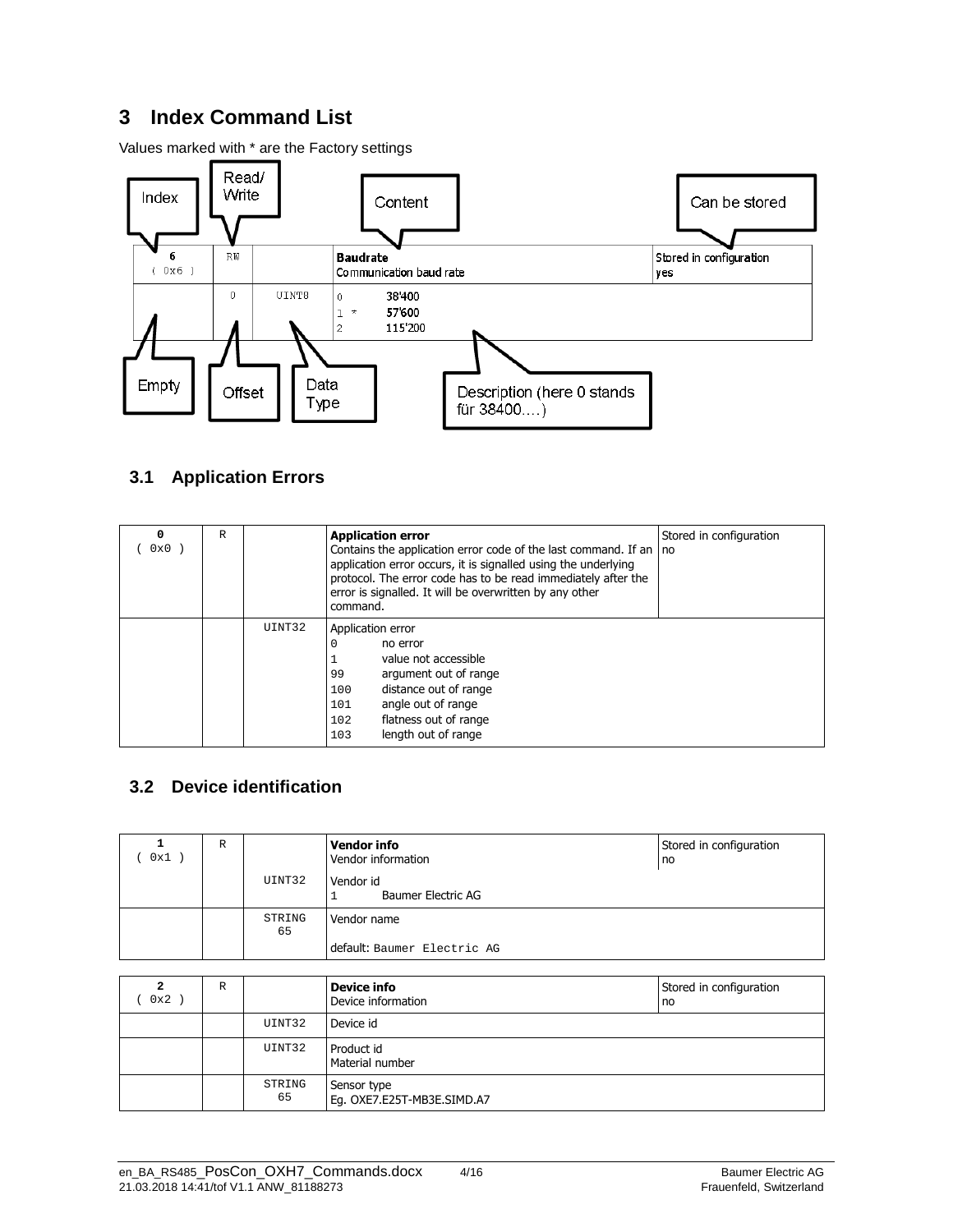

|  |  | STRING<br>$\sim$ $-$<br>ᅩ⊃ | number<br>Corial<br>ುರ<br>lidi.<br>$\sim$ $\sim$<br>UAE<br>--<br>___<br>. |
|--|--|----------------------------|---------------------------------------------------------------------------|
|--|--|----------------------------|---------------------------------------------------------------------------|

#### **3.3 Communication features**

| 5<br>0x5)    | <b>RW</b> |       | <b>Bus address</b>                         | Stored in configuration<br>yes |
|--------------|-----------|-------|--------------------------------------------|--------------------------------|
|              |           | UINT8 | Bus address                                |                                |
|              |           |       | Value range: $1 \ldots 99$                 |                                |
|              |           |       |                                            |                                |
|              |           |       |                                            |                                |
| 6<br>$0x6$ ) | <b>RW</b> |       | <b>Baudrate</b><br>Communication baud rate | Stored in configuration<br>yes |

#### **3.4 User interface features**

| 10<br>0xA | <b>RW</b> |       | RS485 lock<br>Access lock for RS485. If the lock is activated, the sensor can<br>be controlled using the touch buttons and all RS485<br>commands will be rejected (except access to this index). If<br>the lock is deactivated, the sensor can be controlled using<br>RS485. In this case, all physical outputs (analog, switching<br>and alarm out) will be deactivated and the LEDS will be set to<br>a fixed state. | Stored in configuration<br>no |
|-----------|-----------|-------|------------------------------------------------------------------------------------------------------------------------------------------------------------------------------------------------------------------------------------------------------------------------------------------------------------------------------------------------------------------------------------------------------------------------|-------------------------------|
|           |           | UINT8 | RS485 lock<br>Lock deactivated<br>0<br>Lock activated<br>$1 *$                                                                                                                                                                                                                                                                                                                                                         |                               |

| 11  | <b>RW</b> |       | <b>Output reactivation</b>                                                                                                                                                                                                                                                      | Stored in configuration |
|-----|-----------|-------|---------------------------------------------------------------------------------------------------------------------------------------------------------------------------------------------------------------------------------------------------------------------------------|-------------------------|
| 0xB |           |       | If enabled, the physical outputs (analog, switching and alarm<br>out) will be re-enabled. Be aware that using physical outputs<br>and RS485 simultaneously may lead to interferences. When<br>RS485 lock is active, the outputs are also activated regardless<br>of this index. | yes                     |
|     |           | UINT8 | Output reactivation<br>Outputs deactivated<br>$0 *$<br>Outputs activated                                                                                                                                                                                                        |                         |

| 15<br>0xF | <b>RW</b> |       | Display language                                                              | Stored in configuration<br>yes |
|-----------|-----------|-------|-------------------------------------------------------------------------------|--------------------------------|
|           |           | UINT8 | Display language<br>English<br>$0 *$<br>German<br>Italian<br>2<br>French<br>3 |                                |

| 16             | <b>RW</b> | Display backlight | Stored in configuration |
|----------------|-----------|-------------------|-------------------------|
| $\sim$<br>0x10 |           |                   | yes                     |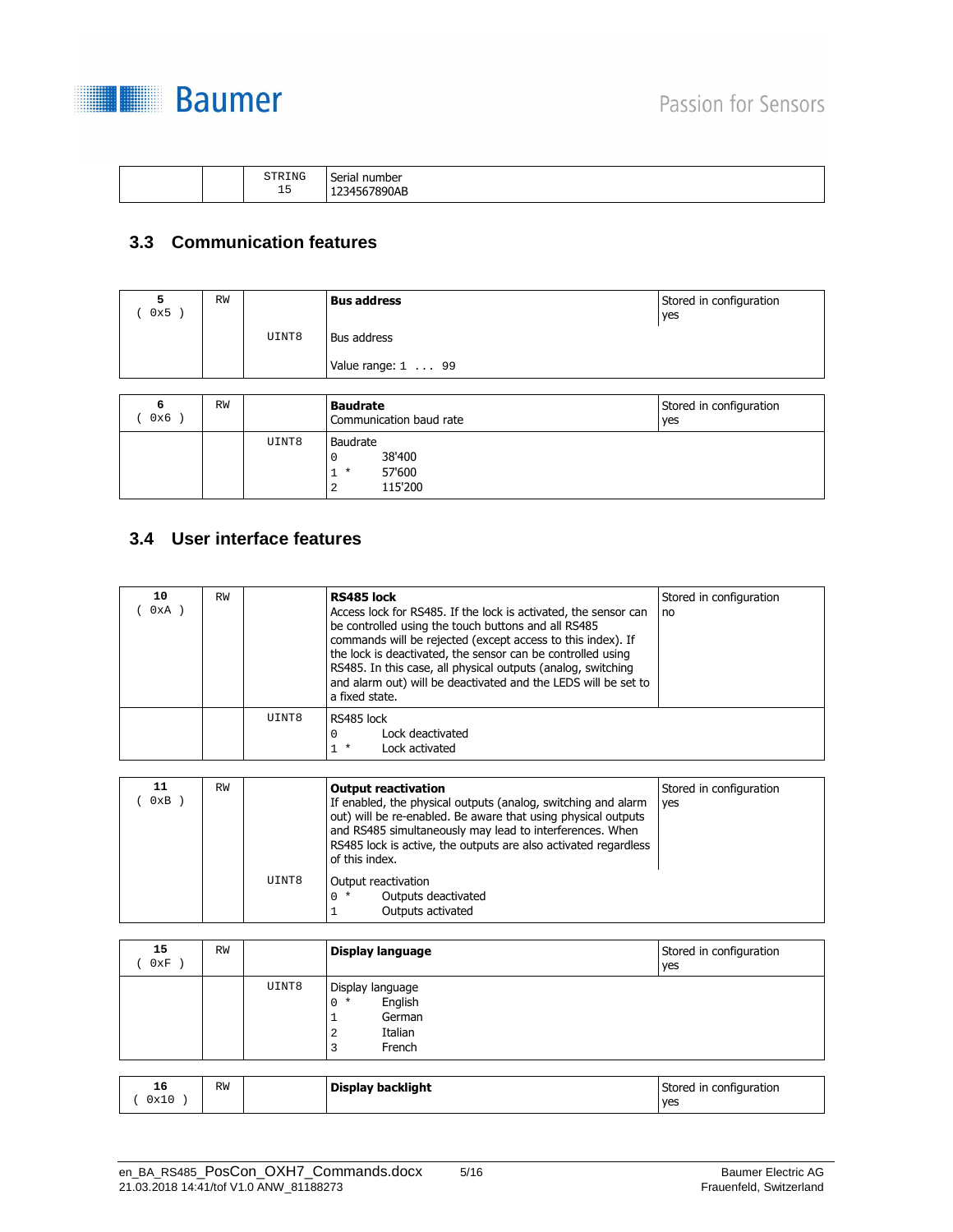

| UINT8 | Display backlight         |                                                        |
|-------|---------------------------|--------------------------------------------------------|
|       | 5 min<br>$0 *$            | Display backlight switched off after 5min inactivity.  |
|       | $10 \text{ min}$          | Display backlight switched off after 10min inactivity. |
|       | 20 min<br>2               | Display backlight switched off after 20min inactivity. |
|       | Always on<br>$\mathbf{z}$ | Display backlight is newer switched off.               |

| 17<br>0x11 | RW |       | <b>Touch button lock</b>                                                       | Stored in configuration<br>yes |
|------------|----|-------|--------------------------------------------------------------------------------|--------------------------------|
|            |    | UINT8 | Touch button lock<br>Touch buttons not locked<br>$0 *$<br>Touch buttons locked |                                |

#### **3.5 Measurement features**

| 20<br>0x14 | <b>RW</b> |       | <b>Measurement type selection</b>                                                                                                                                                                         | Stored in configuration<br>yes |
|------------|-----------|-------|-----------------------------------------------------------------------------------------------------------------------------------------------------------------------------------------------------------|--------------------------------|
|            |           | UINT8 | Measurement type selection<br>Measurement type to use for all outputs (Analog output, Digital output, LED's).<br>Height (AVG)<br>13<br>Height (MAX)<br>14<br>Height (MIN)<br>15<br>Height (MAX-MIN)<br>16 |                                |

| 21<br>0x15 | $\mathbb R$ |         | <b>Measurement value</b><br>Measurement value selected by the "Measurement type<br>selection" index. | Stored in configuration<br>no |
|------------|-------------|---------|------------------------------------------------------------------------------------------------------|-------------------------------|
|            |             | FLOAT32 | Measurement value<br>[mm]                                                                            |                               |
|            |             | UINT8   | Quality<br>Quality of the optical input signal.<br>Valid<br>0<br>Low signal<br>J.<br>No signal<br>4  |                               |

| 22<br>$0x16$ ) | $\mathbb{R}$ |         | All measurement values<br>Get all available measurement values according to selected<br>measurement type. This index can only be read if precision is<br>set to "standard". | Stored in configuration<br>no |
|----------------|--------------|---------|-----------------------------------------------------------------------------------------------------------------------------------------------------------------------------|-------------------------------|
|                |              | FLOAT32 | Average                                                                                                                                                                     |                               |
|                |              | FLOAT32 | Max                                                                                                                                                                         |                               |
|                |              | FLOAT32 | Min                                                                                                                                                                         |                               |
|                |              | FLOAT32 | Delta                                                                                                                                                                       |                               |
|                |              | FLOAT32 | Standard deviation                                                                                                                                                          |                               |
|                |              | UINT8   | Quality<br>Valid<br>$\mathbf 0$<br>Low signal<br>$\mathbf{1}$<br>No signal<br>$\overline{4}$                                                                                |                               |

| 30<br>0x1E | <b>RW</b> |       | <b>Field of view</b><br>Lateral measuring field | Stored in configuration<br>yes |
|------------|-----------|-------|-------------------------------------------------|--------------------------------|
|            |           | INT16 | Limit left                                      |                                |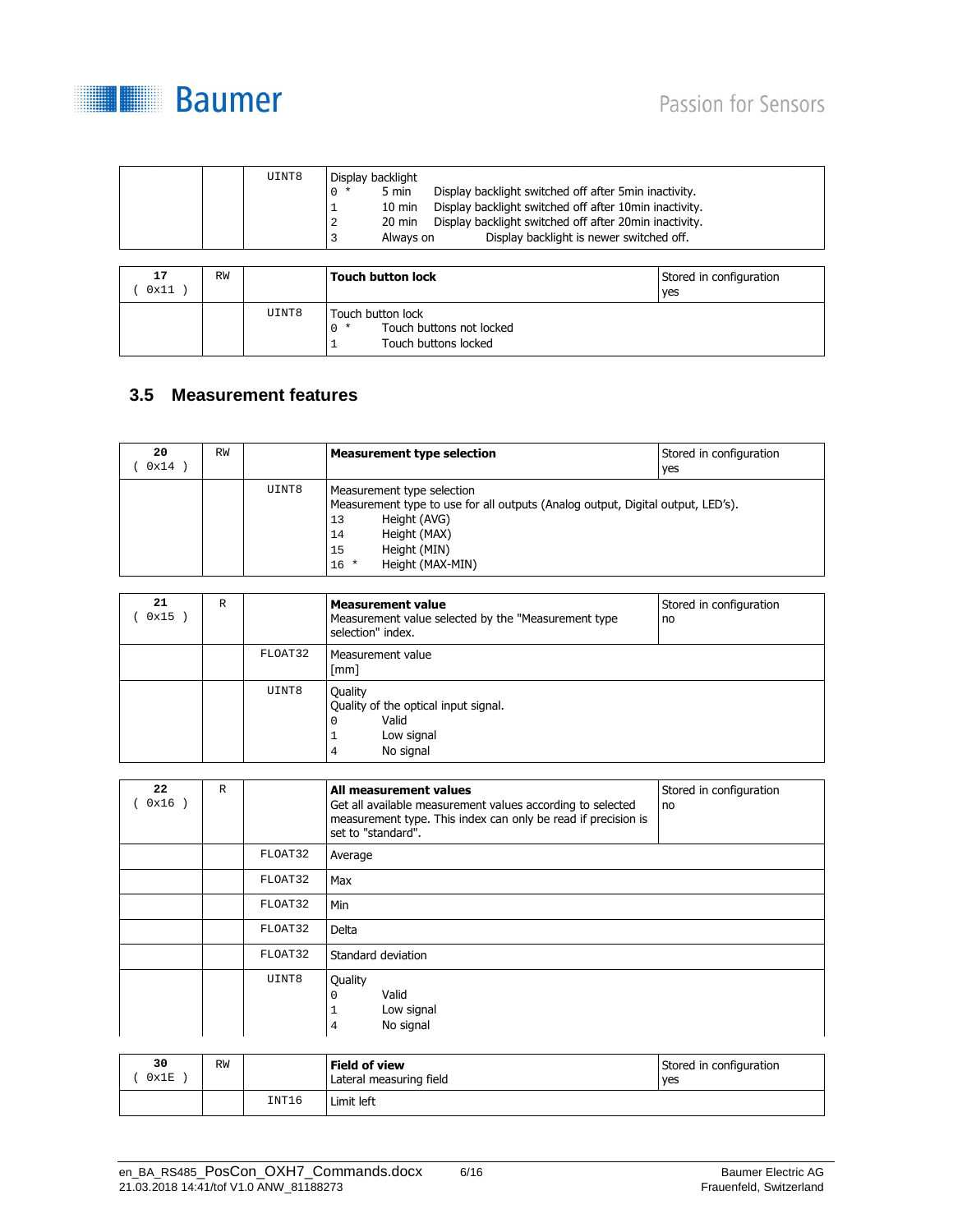



|      |   |       | Field of view left limitation [mm].                 |                         |
|------|---|-------|-----------------------------------------------------|-------------------------|
|      |   | INT16 | Limit right<br>Field of view right limitation [mm]. |                         |
| 31   | W |       | Set field of view to MAX command                    | Stored in configuration |
| 0x1F |   |       | Sets the field of view to its maximum values.       | no                      |

| 32<br>0x20 | <b>RW</b> |       | Object type<br>Adjust the exposure time for either dark target objects or<br>bright target objects. Selecting DarkObject will lead to a<br>longer measurement cylce. | Stored in configuration<br>yes |
|------------|-----------|-------|----------------------------------------------------------------------------------------------------------------------------------------------------------------------|--------------------------------|
|            |           | UINT8 | Object type<br>Bright object<br>$0 *$<br>Dark object                                                                                                                 |                                |

| 33<br>0x21 | <b>RW</b> |       | <b>Precision</b><br>Adjust the filtering of the measured values. | Stored in configuration<br>ves |
|------------|-----------|-------|------------------------------------------------------------------|--------------------------------|
|            |           | UINT8 | Precision<br>Standard<br>$0 *$<br>High<br>Very high<br>っ<br>▵    |                                |

| 34<br>0x22 | <b>RW</b> |       | Laser off data hold<br>If activated, the measurement will be suspended and the laser<br>is switched off. All outputs will hold the current value. The<br>teach flex mount command and the diagnose mode (index 37,<br>50) are disabled. If deactivated, the measurement will<br>continue. | Stored in configuration<br>no |
|------------|-----------|-------|-------------------------------------------------------------------------------------------------------------------------------------------------------------------------------------------------------------------------------------------------------------------------------------------|-------------------------------|
|            |           | UINT8 | Laser off data hold<br>Measurement is running<br>$0 *$<br>Measurement is holding                                                                                                                                                                                                          |                               |

#### **3.6 Flex mount**

| 35<br>0x23 | <b>RW</b> |       | Flex mount enable<br>See operating instructions for details. | Stored in configuration<br>yes |
|------------|-----------|-------|--------------------------------------------------------------|--------------------------------|
|            |           | UINT8 | Flex mount enable<br><b>Disabled</b><br>$0 *$<br>Enabled     |                                |

| 36<br>0x24 | <b>RW</b> |         | Set flex mount<br>See operating instructions for details. | Stored in configuration<br>yes |
|------------|-----------|---------|-----------------------------------------------------------|--------------------------------|
|            |           | FLOAT32 | Angle<br>Flex mount rotation angle [deg].                 |                                |
|            |           | FLOAT32 | <b>Distance</b><br>Flex mount offset distance [mm].       |                                |

| 37<br>0x25 |         | Teach flex mount command<br>See operating instructions for details. | Stored in configuration<br>no |
|------------|---------|---------------------------------------------------------------------|-------------------------------|
|            | FLOAT32 | Reference correction                                                |                               |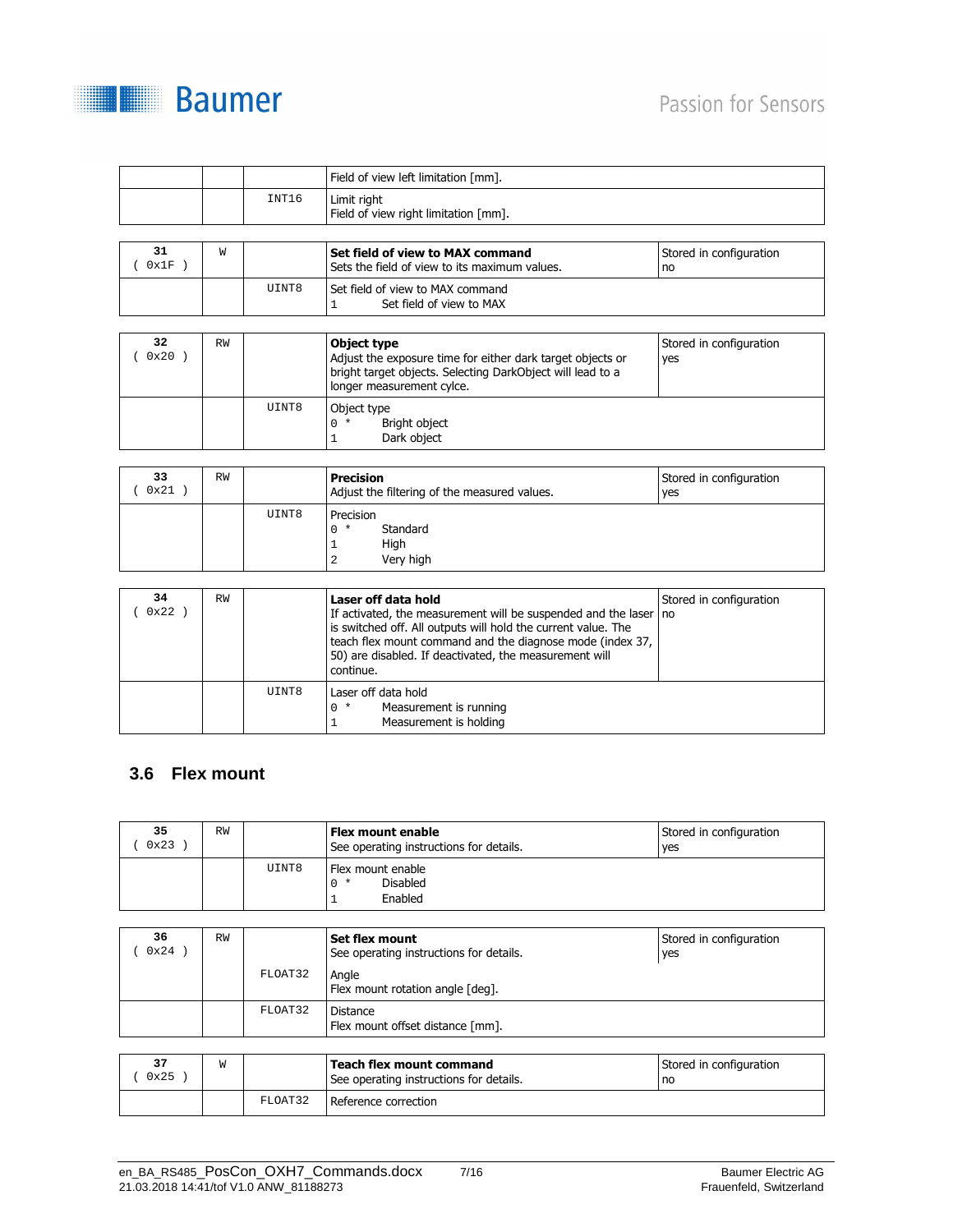

|--|

#### **3.7 Output configuration**

| 40<br>0x28 | RW |         | Digital output configuration<br>Settings of the digital output pin. | Stored in configuration<br>yes |
|------------|----|---------|---------------------------------------------------------------------|--------------------------------|
|            |    | FLOAT32 | Switch point 1<br>$\lceil mm \rceil$                                |                                |
|            |    | FLOAT32 | Switch point 2<br>$\lceil mm \rceil$                                |                                |
|            |    | UINT8   | Digital output type<br>Point<br>$0 *$<br>Window<br>1                |                                |
|            |    | UINT8   | Digital output polarity<br>Active high<br>$0 *$<br>Active low<br>Ŧ  |                                |

| 41<br>0x29 | <b>RW</b> |       | Analog output configuration<br>The analog output can be set as current or voltage output.                                                                                                                                                      | Stored in configuration<br>yes |
|------------|-----------|-------|------------------------------------------------------------------------------------------------------------------------------------------------------------------------------------------------------------------------------------------------|--------------------------------|
|            |           | UINT8 | Analog output type<br>Current<br>$\star$<br>Voltage                                                                                                                                                                                            |                                |
|            |           | UINT8 | Analog output slope<br>Slope of the analog characteristic curve. Can be positive (minimum output at minimum<br>measurement value, fullscale output at maximum measurement value) or negative (vice<br>versa).<br>Positive<br>$0 *$<br>Negative |                                |

| 42<br>0x2A          | <b>RW</b> |         | Analog output scaling<br>Points within the measuring range where the analog output<br>value reaches its minimum/ full scale value (depends on<br>"Analog output slope" setting).                                                                                      | Stored in configuration<br>yes |
|---------------------|-----------|---------|-----------------------------------------------------------------------------------------------------------------------------------------------------------------------------------------------------------------------------------------------------------------------|--------------------------------|
|                     |           | FLOAT32 | Analog scaling offset point<br>[mm]                                                                                                                                                                                                                                   |                                |
|                     |           | FLOAT32 | Analog scaling height point<br>$\lceil mm \rceil$                                                                                                                                                                                                                     |                                |
|                     |           |         |                                                                                                                                                                                                                                                                       |                                |
| 43<br>$0 \times 2D$ | W         |         | Set analog out scale to MAX command<br>Application of the contract of the state of the contract of the state of the state of the state of the state of the state of the state of the state of the state of the state of the state of the state of the state of the st | Stored in configuration        |

|      |       | <u>set analyg yat seale to i IPAt commana</u>                       | 500100111001119010011 |
|------|-------|---------------------------------------------------------------------|-----------------------|
| 0x2B |       | Sets the ananlog output scaling to its maximum values.              | no                    |
|      | UINT8 | Set analog out scale to MAX command<br>Set analog out scale to MAX. |                       |

#### **3.8 Diagnosis features**

| 50   | <b>RW</b> | Diagnose mode                                                     | Stored in configuration |
|------|-----------|-------------------------------------------------------------------|-------------------------|
| 0x32 |           | If diagnose mode is activated, the diagnosis features (live       | no                      |
|      |           | monitor and profile) can be used. During diagnose mode, all       |                         |
|      |           | filters will be disabled and the ouputs (analog and digital) will |                         |
|      |           | be set to fixed values. The standard measurement values are       |                         |
|      |           | not accessible (index 21,22) and the laser can't be switched      |                         |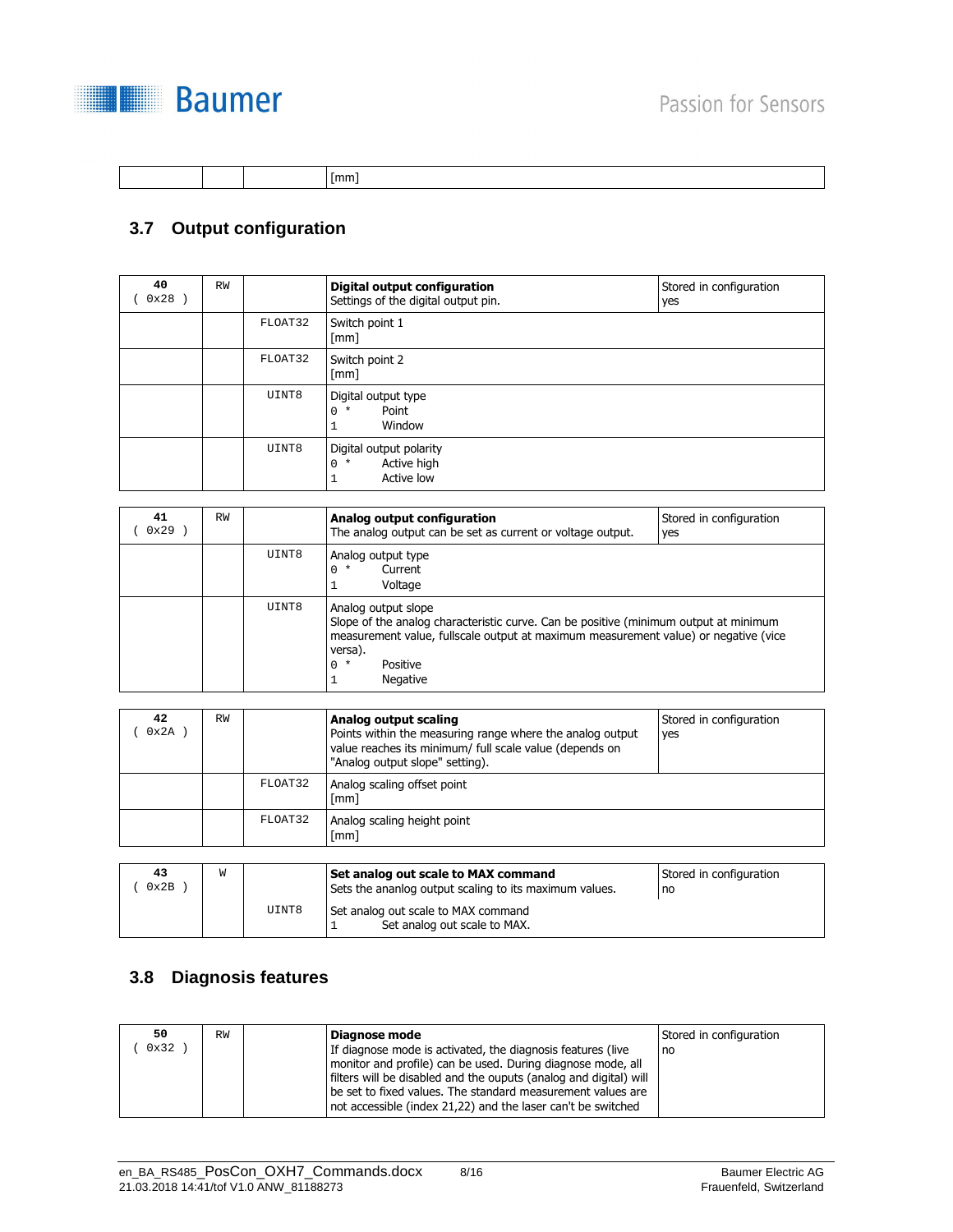

|             |   |         | off (index 34).                                                                                                  |                               |
|-------------|---|---------|------------------------------------------------------------------------------------------------------------------|-------------------------------|
|             |   | UINT8   | Diagnose mode<br>Deactivated<br>$0 *$<br>Activated<br>1                                                          |                               |
|             |   |         |                                                                                                                  |                               |
| 51<br>0x33) | R |         | <b>Live monitor</b><br>The Live monitor values are based on the learned reference<br>plane (Flex mount feature). | Stored in configuration<br>no |
|             |   | FLOAT32 | Angle<br>[deg]                                                                                                   |                               |
|             |   | FLOAT32 | Center hight<br>$\lceil mm \rceil$                                                                               |                               |
|             |   | FLOAT32 | Left edge rising<br>$\lceil mm \rceil$                                                                           |                               |

#### **3.9 Configuration storage features**

| 200<br>0xC8 | W |       | <b>Load configuration command</b><br>Loads the selected configuration to ram (current<br>configuration). For permanent storage of the loaded values,<br>the "Store configuration command" has to be used. | Stored in configuration<br>no |
|-------------|---|-------|-----------------------------------------------------------------------------------------------------------------------------------------------------------------------------------------------------------|-------------------------------|
|             |   | UINT8 | Configuration number<br>Active config<br>Config 1<br>Config 2<br>2<br>Config 3                                                                                                                            |                               |

| 201<br>0xC9 | W |       | <b>Store configuration command</b><br>Permanently stores the current configuration.                                                                                                                                                                                                                                   | Stored in configuration<br>no |
|-------------|---|-------|-----------------------------------------------------------------------------------------------------------------------------------------------------------------------------------------------------------------------------------------------------------------------------------------------------------------------|-------------------------------|
|             |   | UINT8 | Configuration number<br>Current configuration will be stored to the active configuration.<br>Active config<br>- U<br>Config 1 Current configuration will be stored to Config 1.<br>Config 2 Current configuration will be stored to Config 2.<br>2<br>Config 3 Current configuration will be stored to Config 3.<br>3 |                               |

| 202<br>0xCA | W |       | Reset to factory settings command<br>All configurations will be reset to factory settings. The sensor<br>will reboot after execution of this command. | Stored in configuration<br>no |
|-------------|---|-------|-------------------------------------------------------------------------------------------------------------------------------------------------------|-------------------------------|
|             |   | UINT8 | Reset to factory settings command<br>Reset to factory settings                                                                                        |                               |

| 203<br>0xCB | R |       | <b>Configuration 1</b><br>Values stored in configuration 1.                                                                                                                                                   | Stored in configuration<br>no |
|-------------|---|-------|---------------------------------------------------------------------------------------------------------------------------------------------------------------------------------------------------------------|-------------------------------|
|             |   | UINT8 | Measurement type selection<br>Measurement type to use for all outputs (Analog output, Digital output, LED's).<br>Height (AVG)<br>13<br>Height (MAX)<br>14<br>Height (MIN)<br>15<br>Height (MAX-MIN)<br>$16 *$ |                               |
|             |   | UINT8 | Object type<br>Bright object<br>$0 *$<br>Dark object<br>$\mathbf{1}$                                                                                                                                          |                               |
|             |   | UINT8 | Precision<br>Standard<br>$\Omega$<br>$\star$                                                                                                                                                                  |                               |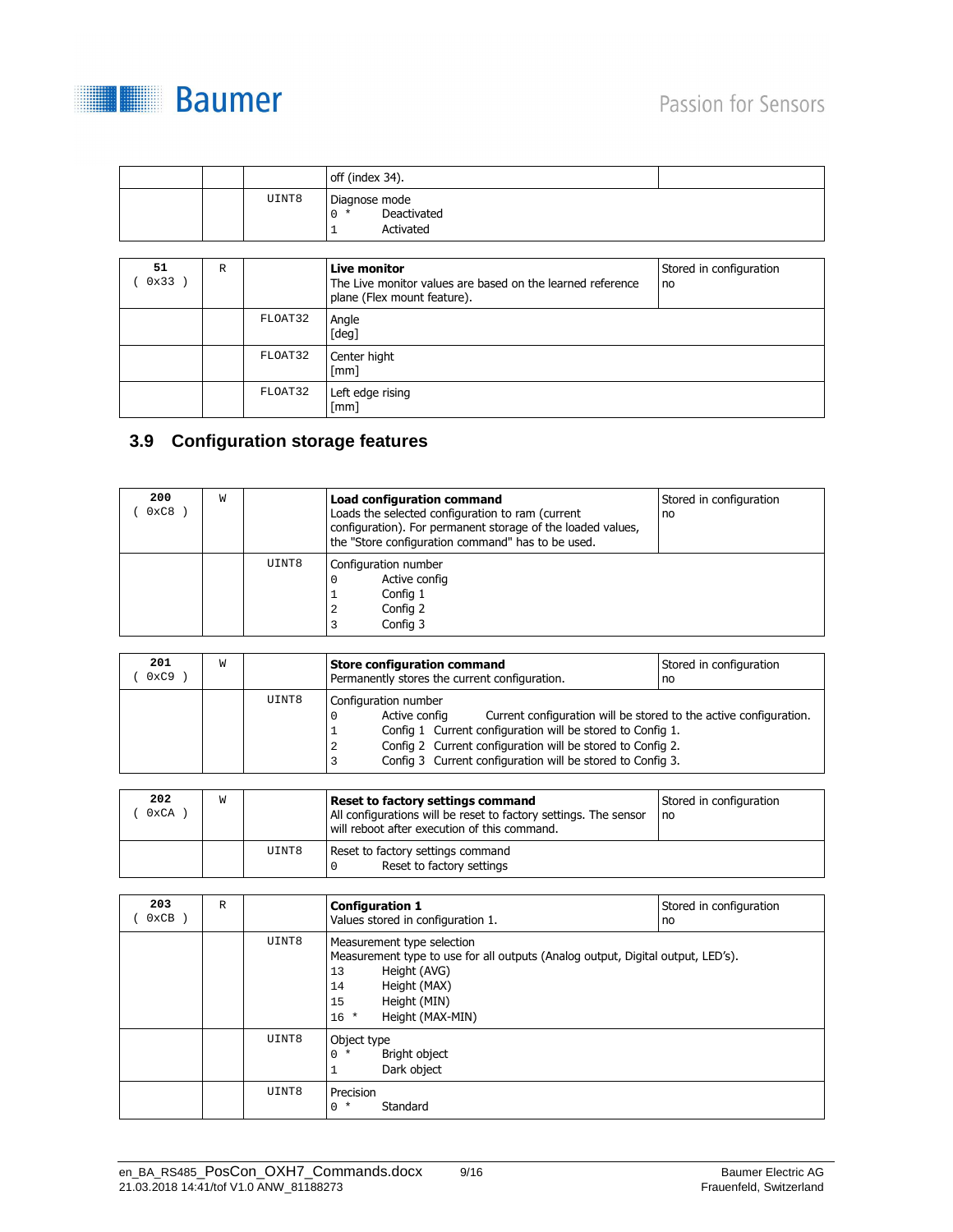

|         | High<br>$\mathbf 1$<br>$\overline{a}$<br>Very high                                                                                                                                                                                                             |
|---------|----------------------------------------------------------------------------------------------------------------------------------------------------------------------------------------------------------------------------------------------------------------|
| UINT8   | Flex mount enable<br>$0 *$<br><b>Disabled</b><br>Enabled<br>1                                                                                                                                                                                                  |
| FLOAT32 | Angle<br>Flex mount rotation angle [deg].                                                                                                                                                                                                                      |
| FLOAT32 | <b>Distance</b><br>Flex mount offset distance [mm].                                                                                                                                                                                                            |
| INT16   | Limit left<br>Field of view left limitation [mm].                                                                                                                                                                                                              |
| INT16   | Limit right<br>Field of view right limitation [mm].                                                                                                                                                                                                            |
| FLOAT32 | Analog scaling offset point<br>[mm]                                                                                                                                                                                                                            |
| FLOAT32 | Analog scaling height point<br>[mm]                                                                                                                                                                                                                            |
| UINT8   | Analog output type<br>Current<br>$0 *$<br>Voltage<br>$\mathbf{1}$                                                                                                                                                                                              |
| UINT8   | Analog output slope<br>Slope of the analog characteristic curve. Can be positive (minimum output at minimum<br>measurement value, fullscale output at maximum measurement value) or negative (vice<br>versa).<br>$0 *$<br>Positive<br>Negative<br>$\mathbf{1}$ |
| UINT8   | Digital output type<br>Point<br>$0 *$<br>Window<br>$\mathbf{1}$                                                                                                                                                                                                |
| UINT8   | Digital output polarity<br>Active high<br>$0 *$<br>Active low<br>$\mathbf{1}$                                                                                                                                                                                  |
| FLOAT32 | Switch point 1<br>$\lceil mm \rceil$                                                                                                                                                                                                                           |
| FLOAT32 | Switch point 2                                                                                                                                                                                                                                                 |

| 204<br>$0 \times CC$ | $\mathbb R$ | UINT8 | <b>Configuration 2</b><br>Values stored in configuration 2.<br>Measurement type selection<br>Measurement type to use for all outputs (Analog output, Digital output, LED's).<br>Height (AVG)<br>13<br>Height (MAX)<br>14<br>Height (MIN)<br>15<br>Height (MAX-MIN)<br>$16 *$ | Stored in configuration<br>no |
|----------------------|-------------|-------|------------------------------------------------------------------------------------------------------------------------------------------------------------------------------------------------------------------------------------------------------------------------------|-------------------------------|
|                      |             | UINT8 | Object type<br>Bright object<br>$0 *$<br>Dark object                                                                                                                                                                                                                         |                               |
|                      |             | UINT8 | Precision<br>Standard<br>$\Omega$<br>$\star$<br>High<br>1<br>Very high<br>2                                                                                                                                                                                                  |                               |
|                      |             | UINT8 | Flex mount enable<br>Disabled<br>$0 *$                                                                                                                                                                                                                                       |                               |

[mm]

**Baumer**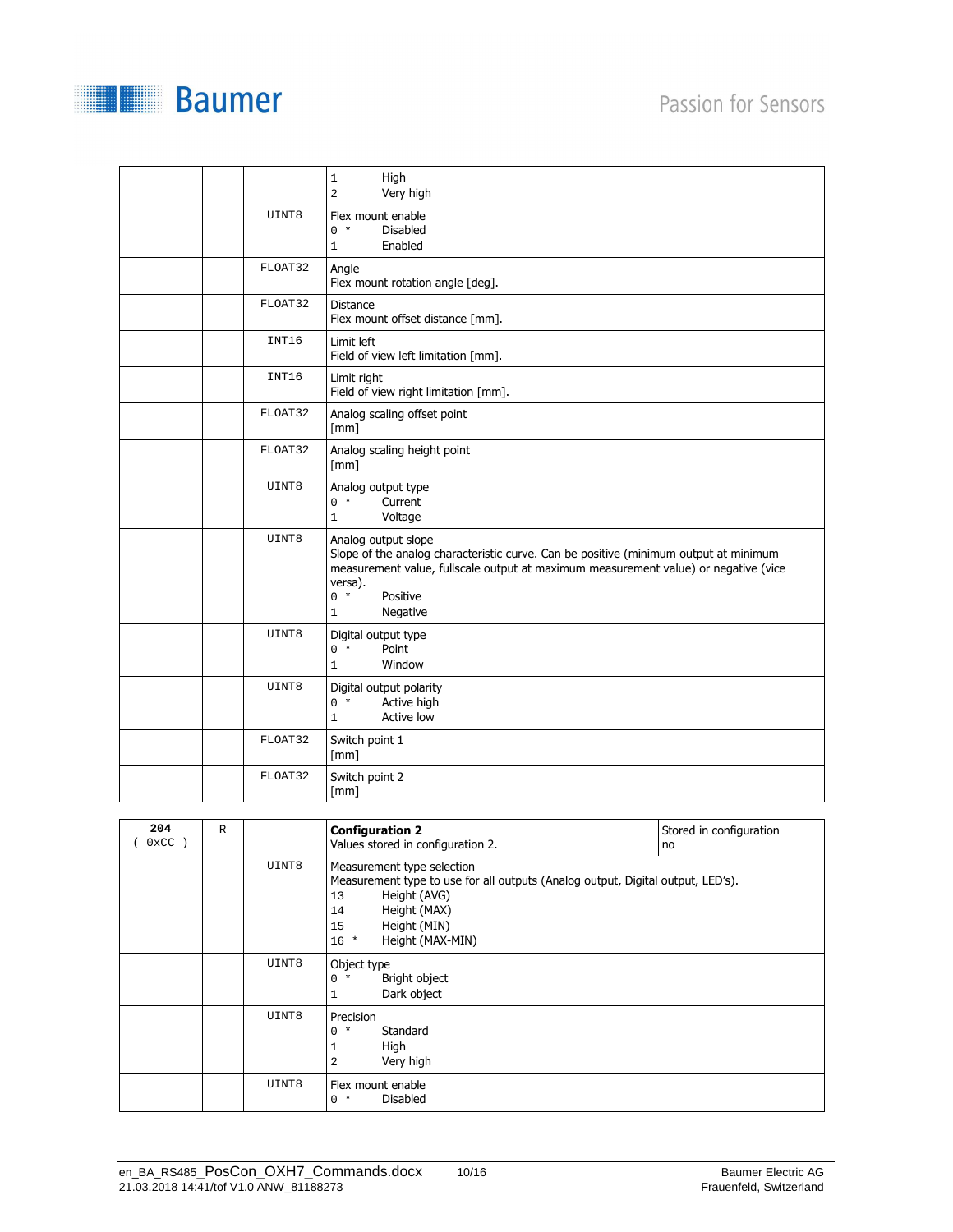

|         | Enabled<br>$\mathbf{1}$                                                                                                                                                                                                                                 |
|---------|---------------------------------------------------------------------------------------------------------------------------------------------------------------------------------------------------------------------------------------------------------|
| FLOAT32 | Angle<br>Flex mount rotation angle [deg].                                                                                                                                                                                                               |
| FLOAT32 | Distance<br>Flex mount offset distance [mm].                                                                                                                                                                                                            |
| INT16   | Limit left<br>Field of view left limitation [mm].                                                                                                                                                                                                       |
| INT16   | Limit right<br>Field of view right limitation [mm].                                                                                                                                                                                                     |
| FLOAT32 | Analog scaling offset point<br>[mm]                                                                                                                                                                                                                     |
| FLOAT32 | Analog scaling height point<br>$\lceil mm \rceil$                                                                                                                                                                                                       |
| UINT8   | Analog output type<br>Current<br>$0 *$<br>Voltage<br>$\mathbf{1}$                                                                                                                                                                                       |
| UINT8   | Analog output slope<br>Slope of the analog characteristic curve. Can be positive (minimum output at minimum<br>measurement value, fullscale output at maximum measurement value) or negative (vice<br>versa).<br>Positive<br>$0 *$<br>Negative<br>$1\,$ |
| UINT8   | Digital output type<br>$0 *$<br>Point<br>Window<br>$\mathbf{1}$                                                                                                                                                                                         |
| UINT8   | Digital output polarity<br>$0 *$<br>Active high<br>Active low<br>$\mathbf{1}$                                                                                                                                                                           |
| FLOAT32 | Switch point 1<br>[mm]                                                                                                                                                                                                                                  |
| FLOAT32 | Switch point 2<br>$\lceil mm \rceil$                                                                                                                                                                                                                    |

| 205<br>$0xCD$ ) | $\mathbb{R}$ |         | <b>Configuration 3</b><br>Values stored in configuration 3.                                                                                                                                                   | Stored in configuration<br>no |
|-----------------|--------------|---------|---------------------------------------------------------------------------------------------------------------------------------------------------------------------------------------------------------------|-------------------------------|
|                 |              | UINT8   | Measurement type selection<br>Measurement type to use for all outputs (Analog output, Digital output, LED's).<br>Height (AVG)<br>13<br>Height (MAX)<br>14<br>Height (MIN)<br>15<br>Height (MAX-MIN)<br>$16 *$ |                               |
|                 |              | UINT8   | Object type<br>Bright object<br>$0 *$<br>Dark object<br>$\mathbf{1}$                                                                                                                                          |                               |
|                 |              | UINT8   | Precision<br>Standard<br>$0 *$<br>High<br>1<br>Very high<br>$\overline{a}$                                                                                                                                    |                               |
|                 |              | UINT8   | Flex mount enable<br><b>Disabled</b><br>$0 *$<br>Enabled<br>$\mathbf{1}$                                                                                                                                      |                               |
|                 |              | FLOAT32 | Angle<br>Flex mount rotation angle [deg].                                                                                                                                                                     |                               |
|                 |              | FLOAT32 | <b>Distance</b>                                                                                                                                                                                               |                               |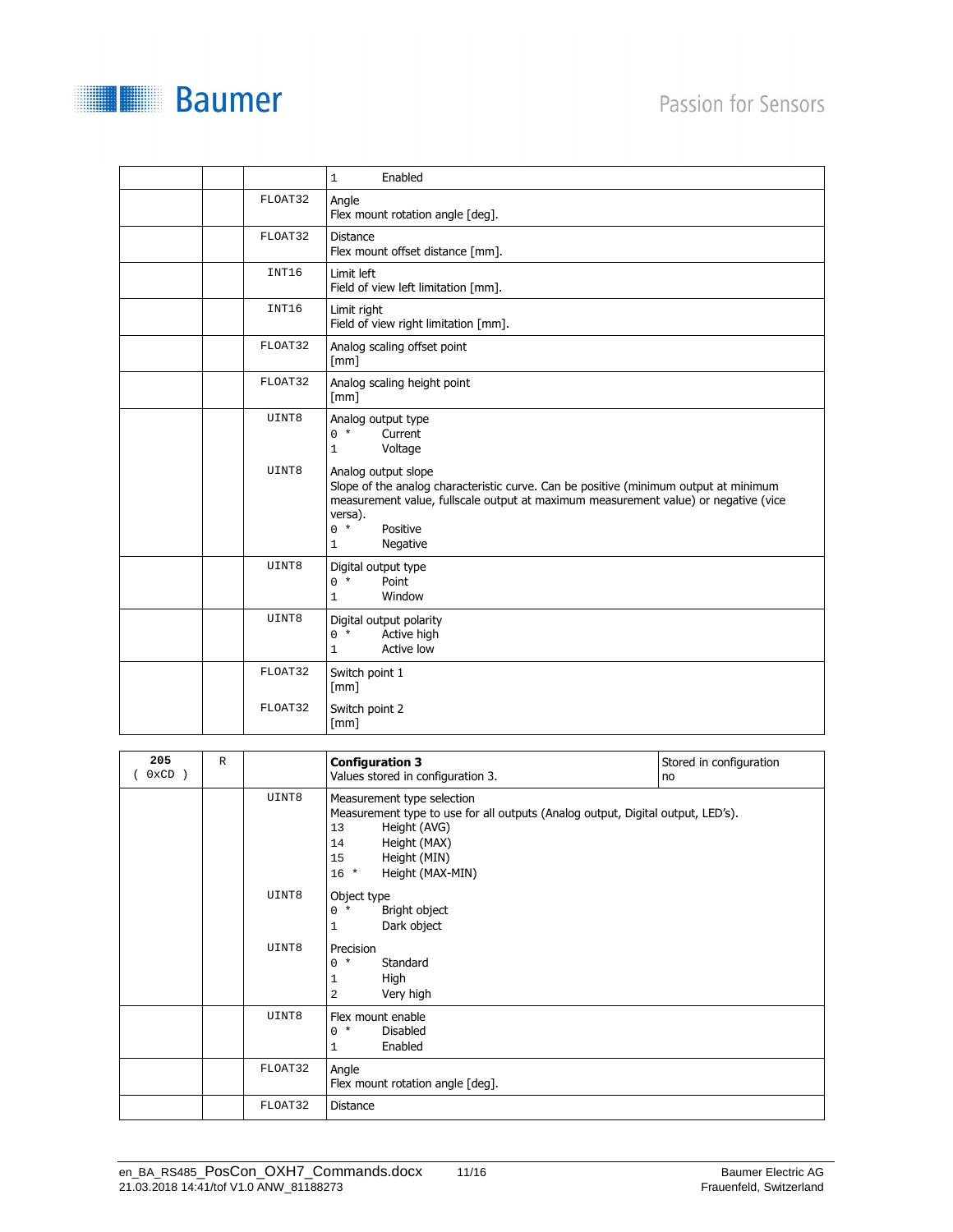

|         | Flex mount offset distance [mm].                                                                                                                                                                                                                    |  |  |
|---------|-----------------------------------------------------------------------------------------------------------------------------------------------------------------------------------------------------------------------------------------------------|--|--|
| INT16   | Limit left<br>Field of view left limitation [mm].                                                                                                                                                                                                   |  |  |
| INT16   | Limit right<br>Field of view right limitation [mm].                                                                                                                                                                                                 |  |  |
| FLOAT32 | Analog scaling offset point<br>$\lceil mm \rceil$                                                                                                                                                                                                   |  |  |
| FLOAT32 | Analog scaling height point<br>$\lceil mm \rceil$                                                                                                                                                                                                   |  |  |
| UINT8   | Analog output type<br>$0 *$<br>Current<br>Voltage<br>1                                                                                                                                                                                              |  |  |
| UINT8   | Analog output slope<br>Slope of the analog characteristic curve. Can be positive (minimum output at minimum<br>measurement value, fullscale output at maximum measurement value) or negative (vice<br>versa).<br>Positive<br>$0 *$<br>Negative<br>1 |  |  |
| UINT8   | Digital output type<br>$0 *$<br>Point<br>Window<br>1                                                                                                                                                                                                |  |  |
| UINT8   | Digital output polarity<br>$0 *$<br>Active high<br>Active low<br>1                                                                                                                                                                                  |  |  |
| FLOAT32 | Switch point 1<br>$\lceil mm \rceil$                                                                                                                                                                                                                |  |  |
| FLOAT32 | Switch point 2<br>[mm]                                                                                                                                                                                                                              |  |  |

| 206<br>$0 \times CE$ ) | $\mathbb{R}$ |         | <b>Active configuration</b><br>Values stored in the active configuration (0).                                                                                                                                 | Stored in configuration<br>no |
|------------------------|--------------|---------|---------------------------------------------------------------------------------------------------------------------------------------------------------------------------------------------------------------|-------------------------------|
|                        |              | UINT8   | Measurement type selection<br>Measurement type to use for all outputs (Analog output, Digital output, LED's).<br>Height (AVG)<br>13<br>Height (MAX)<br>14<br>Height (MIN)<br>15<br>Height (MAX-MIN)<br>$16 *$ |                               |
|                        |              | UINT8   | Object type<br>$0 *$<br>Bright object<br>Dark object<br>1                                                                                                                                                     |                               |
|                        |              | UINT8   | Precision<br>Standard<br>$0 *$<br>High<br>1<br>Very high<br>2                                                                                                                                                 |                               |
|                        |              | UINT8   | Flex mount enable<br><b>Disabled</b><br>$0 *$<br>Enabled<br>1                                                                                                                                                 |                               |
|                        |              | FLOAT32 | Angle<br>Flex mount rotation angle [deg].                                                                                                                                                                     |                               |
|                        |              | FLOAT32 | <b>Distance</b><br>Flex mount offset distance [mm].                                                                                                                                                           |                               |
|                        |              | INT16   | Limit left<br>Field of view left limitation [mm].                                                                                                                                                             |                               |
|                        |              | INT16   | Limit right                                                                                                                                                                                                   |                               |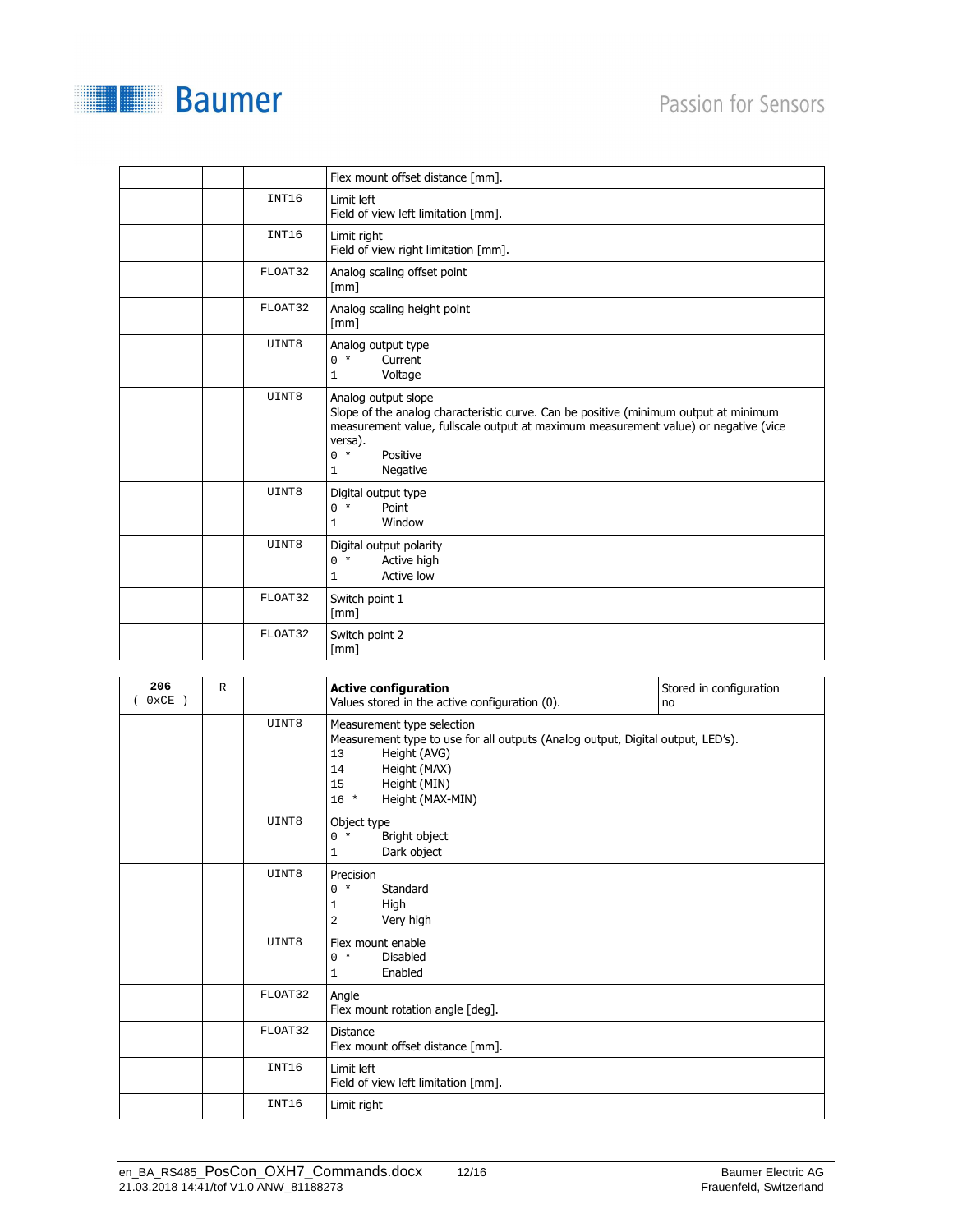

|         | Field of view right limitation [mm].                                                                                                                                                                                                           |
|---------|------------------------------------------------------------------------------------------------------------------------------------------------------------------------------------------------------------------------------------------------|
| FLOAT32 | Analog scaling offset point<br>[mm]                                                                                                                                                                                                            |
| FLOAT32 | Analog scaling height point<br>$\lceil mm \rceil$                                                                                                                                                                                              |
| UINT8   | Analog output type<br>$0 *$<br>Current<br>Voltage<br>1                                                                                                                                                                                         |
| UINT8   | Analog output slope<br>Slope of the analog characteristic curve. Can be positive (minimum output at minimum<br>measurement value, fullscale output at maximum measurement value) or negative (vice<br>versa).<br>Positive<br>$0 *$<br>Negative |
| UINT8   | Digital output type<br>Point<br>$0 *$<br>Window                                                                                                                                                                                                |
| UINT8   | Digital output polarity<br>Active high<br>$0 *$<br>Active low<br>1                                                                                                                                                                             |
| FLOAT32 | Switch point 1<br>[mm]                                                                                                                                                                                                                         |
| FLOAT32 | Switch point 2<br>[mm]                                                                                                                                                                                                                         |

#### **4 Example commands**

Example commands with standard Device Address (01).

| Command             | <b>Description</b>                                                       |
|---------------------|--------------------------------------------------------------------------|
| :01W010;0;E9C3\r\n  | RS485 lock deactivated                                                   |
| :01R002;3955\r\n    | Device Info (Article number, sensor type)                                |
| :01R006;F957\r\n    | Check Baud rate                                                          |
| :01W006;2;C1FF\r\n  | Set Baud rate to $2 = 115'200$                                           |
| :01W011;1;85C3\r\n  | Reactivate analog and digital sensor outputs                             |
| :01R021;09F4\r\n    | Get the measuring value                                                  |
| :01R022;F9F4\r\n    | Requesting all measuring values                                          |
| :01W020;13;B1BE\r\n | Set measurement type to HEIGHT (AVG)                                     |
| :01W020;14;81BC\r\n | Set measurement type to HEIGHT (MAX)                                     |
| :01W020;15;11BD\r\n | Set measurement type to HEIGHT (MIN)                                     |
| :01W020;16;E1BD\r\n | Set measurement type to HEIGHT (MAX-MIN)                                 |
| :01W032:0:91BB\r\n  | Set object type bright                                                   |
| :01W032;1;01BA\r\n  | Set object type dark                                                     |
| :01W035;1;75BB\r\n  | Enable FLEX MOUNT                                                        |
| :01W037;0;5DBB\r\n  | Teach-In FLEX MOUNT to actual reference surface with a correction of 0mm |
| :01W201;0;37FE\r\n  | Store active configuration permanent to sensor                           |
| :01W202;0;73FE\r\n  | Reset to factory settings                                                |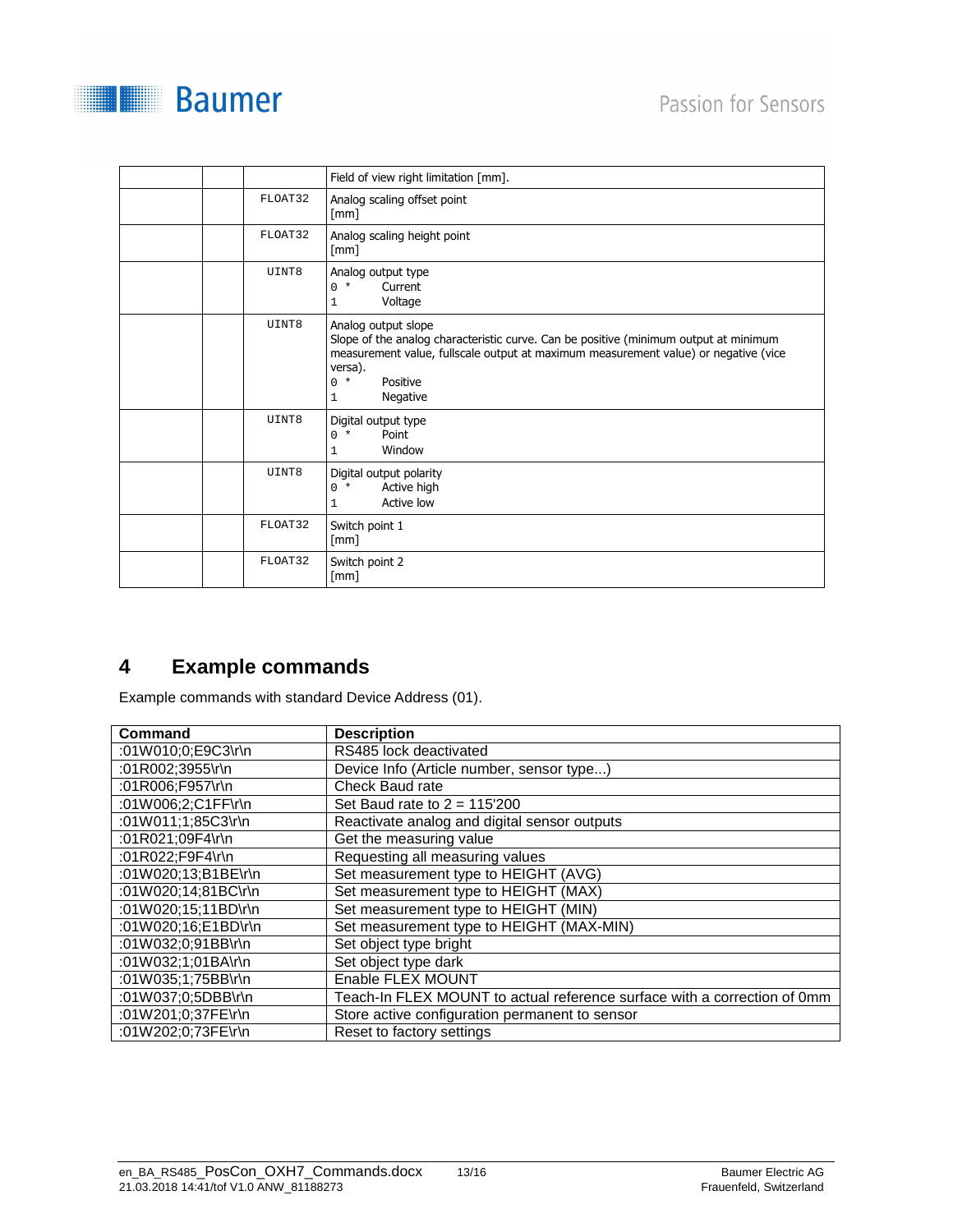## 5 Appendix **5 Appendix**

# 5.1 Dependencies **5.1 Dependencies**

Because some commands are dependent on one another, they can be executed only if certain settings were configured in advance. Important: Before RS485<br>commands can be sent, RS485 must be unlocked via the command :01W010;0;E commands can be sent, RS485 must be unlocked via the command :01W010;0;E9C3 Because some commands are dependent on one another, they can be executed only if certain settings were configured in advance. Important: Before RS485 \r\n (010 RS485 lock).

|          |              |                 | Configuration |               |        | ndex no.       | Index description                   |                    |
|----------|--------------|-----------------|---------------|---------------|--------|----------------|-------------------------------------|--------------------|
|          |              |                 |               | unlocked      | locked | 10             | RS485 lock                          |                    |
| <b>D</b> |              |                 |               | $\frac{1}{2}$ |        | 50             | Diagnose mode                       |                    |
|          |              | piol            |               | running       |        | 34             | Laser off data hold                 | nput configuration |
|          | not Standard | <b>Standard</b> | not Standard  | Standard      |        | 33             | Precision                           |                    |
|          |              |                 |               |               |        | 0              | <b>Application error</b>            |                    |
|          |              |                 |               |               |        | $\overline{1}$ | Vendor info                         |                    |
|          |              |                 |               |               |        | 2              | Device info                         |                    |
|          |              |                 |               |               |        | 5              | <b>Bus address</b>                  |                    |
|          |              |                 |               |               |        | 6              | <b>Baudrate</b>                     |                    |
|          |              |                 |               |               |        | 10             | RS485 lock                          |                    |
|          |              |                 |               |               |        | 11             | Output reactivation                 |                    |
|          |              |                 |               |               |        | 15             | Display language                    |                    |
|          |              |                 |               |               |        | 16             | Display backlight                   |                    |
|          |              |                 |               |               |        | 17             | Touch button lock                   |                    |
|          |              |                 |               |               |        | 20             | Measurement type selection          |                    |
|          |              |                 |               |               |        | 21             | Measurement value                   |                    |
|          |              |                 |               |               |        | 22             | All measurement values              |                    |
|          |              |                 |               |               |        | 30             | Field of view                       |                    |
|          |              |                 |               |               |        | 31             | Set field of view to max command    |                    |
|          |              |                 |               |               |        | 32             | Object type                         |                    |
|          |              |                 |               |               |        | 33             | Precision                           |                    |
|          |              |                 |               |               |        |                | Laser off data hold                 | Output             |
|          |              |                 |               |               |        | 34             | Flex mount enable                   |                    |
|          |              |                 |               |               |        | 35             | Set flex mount                      |                    |
|          |              |                 |               |               |        | 36             |                                     |                    |
|          |              |                 |               |               |        | 37             | Teach flex mount command            |                    |
|          |              |                 |               |               |        | 40             | Digital out configuration           |                    |
|          |              |                 |               |               |        | 41             | Analog out type                     |                    |
|          |              |                 |               |               |        | 42             | Analog out scale                    |                    |
|          |              |                 |               |               |        | 43             | Set analog out scale to max command |                    |
|          |              |                 |               |               |        | 50             | Diagnose mode                       |                    |
|          |              |                 |               |               |        | 51             | Live monitor                        |                    |
|          |              |                 |               |               |        | 200            | Load configuration command          |                    |
|          |              |                 |               |               |        | 201            | Store configuration command         |                    |
|          |              |                 |               |               |        | 202            | Reset to factory settings command   |                    |
|          |              |                 |               |               |        | 203            | Configuration 1                     |                    |
|          |              |                 |               |               |        | 204            | <b>Configuration 2</b>              |                    |
|          |              |                 |               |               |        | 205            | Configuration 3                     |                    |
|          |              |                 |               |               |        | 206            | <b>Active Configuration</b>         |                    |



Index locked

Baumer Electric AG<br>Frauenfeld, Switzerland Frauenfeld, Switzerland Baumer Electric AG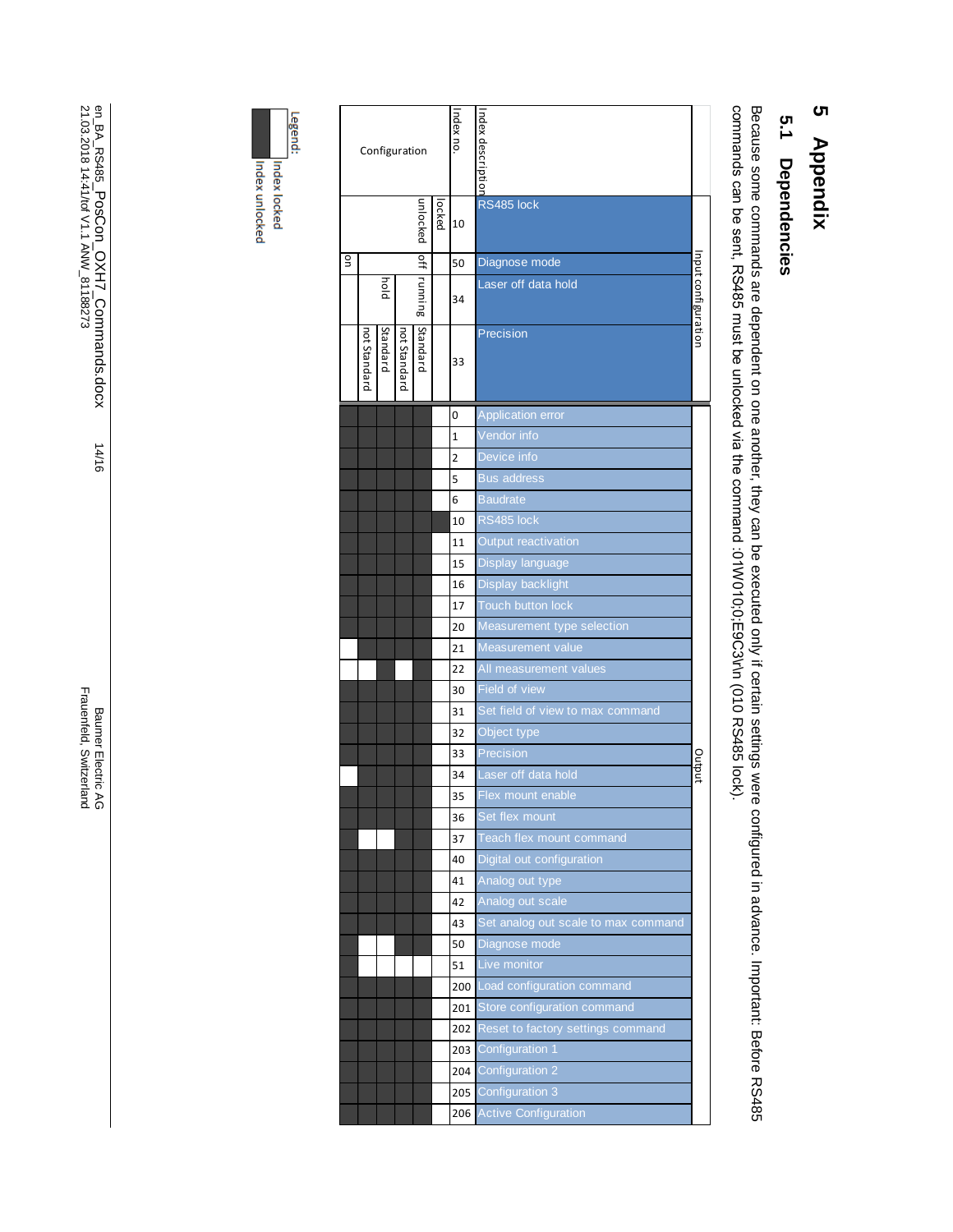#### **6 History of changes**

| Date       | <b>Version</b> | <b>Description</b>                              |
|------------|----------------|-------------------------------------------------|
| 24.11.2015 | 1.0            | Document created                                |
| 10.08.2016 | 1.01           | Renaming FLEX MOUNT "thickness" in "correction" |
| 07.06.2017 | 1.1            | Chapter example commands implemented            |
| 17.01.2018 | 1.2            | Dependency matrix changed                       |